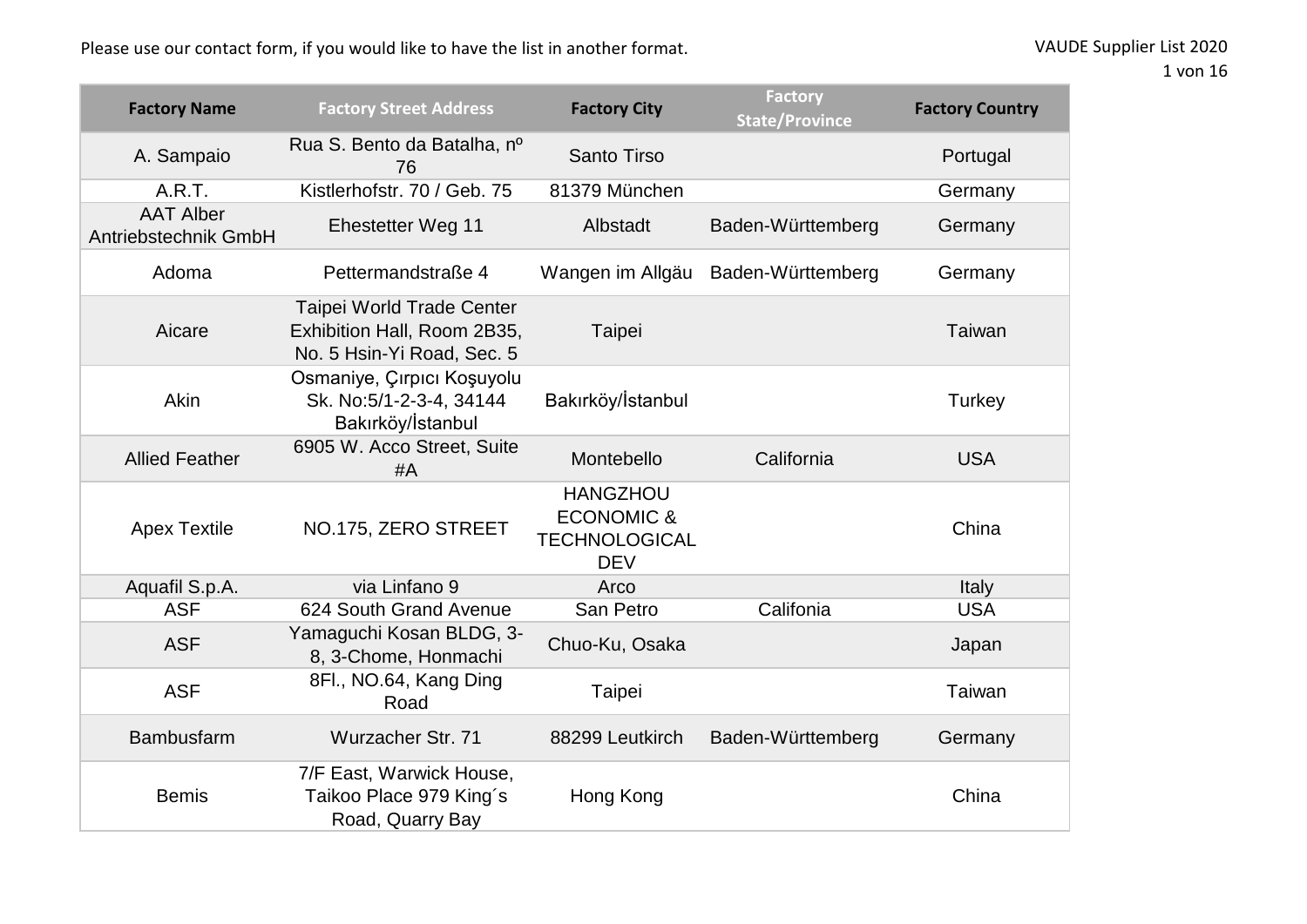| <b>Factory Name</b>                        | <b>Factory Street Address</b>                                                               | <b>Factory City</b>                               | <b>Factory</b><br><b>State/Province</b> | <b>Factory Country</b> |
|--------------------------------------------|---------------------------------------------------------------------------------------------|---------------------------------------------------|-----------------------------------------|------------------------|
| <b>Best</b>                                | Gewerbestr. 10-14                                                                           | Kinsau                                            | <b>Bayern</b>                           | Germany                |
| <b>Breyner</b>                             | 685 Rue Juliette Recamier                                                                   | 69970 Chaponnay                                   |                                         | France                 |
| <b>Brill</b>                               | Rheinstraße 9                                                                               | Pirmasens                                         | Rheinland-Pfalz                         | Germany                |
| Burltex (Tai Tung<br>Interlining)          | 24/F., Wealty Ind. Bldg.,<br><b>Wing Yip Street</b>                                         | Kwai Chung, N.T.<br>Hong Kong                     |                                         | China                  |
| <b>Button International</b><br>Co.Ltd.     | 2F/8 Alley 30 Lane 358<br>Rueiguang Rd                                                      | Neihu District Taipei<br>11 492                   |                                         | Taiwan                 |
| <b>Carol Textile</b>                       | 12 FL, No. 81, Sec. 2 Cheng<br>Teh. Road                                                    | Taipei                                            |                                         | Taiwan                 |
| Carvico                                    | Via Don Pedrinelli 96                                                                       | Carvico                                           |                                         | Italy                  |
| Chia Her Industrial                        | 7F, 102, Dunhua N. Road<br>Songshan Dist.                                                   | Taipei City 105                                   |                                         | Taiwan                 |
| Chun Wo Ho                                 | 15/F., Flat D, Block 2, Wah<br>Fung Ind Ctr. 33-39 Kwai<br>Fung Cresent, Kwai Chung<br>N.T. | Hong Kong                                         |                                         | China                  |
| Chyi Ding International<br>Company         | 7F, NO.7, Chung, Cheng,<br>Road, Sec.2, Shilin District                                     | Taipei                                            | Taiwan                                  | Taiwan                 |
| <b>COMO</b>                                | 26th km. Old National Road                                                                  | 570 11 Gefyra,<br>Thessaloniki                    | Kendrikí Makedonía                      | Greece                 |
| Craft Evo                                  | 6F Kyomachibiori Sqare                                                                      | $1 - 8 - 33$<br>Kyomachibori, Nishi-<br>Ku, Osaka | Japan                                   | Japan                  |
| DAC Dongah<br><b>Aluminium Corporation</b> | 542-3 Gajwa-Dong                                                                            | Suh-gu                                            | Incheon                                 | South Korea            |
| De Licacy                                  | 10F, No 188, Sec 5, Nanjing<br><b>East Road</b>                                             | Taipei                                            |                                         | Taiwan                 |
| Dern Lin                                   | 1F, No.80, Fu Kung Road                                                                     | Taichung                                          |                                         | Taiwan                 |
| Derwei Textile                             | No. 33-1 Gongyequ 36th<br>Rd., Shi-Twen Disctrict                                           | Taichung                                          |                                         | Taiwan                 |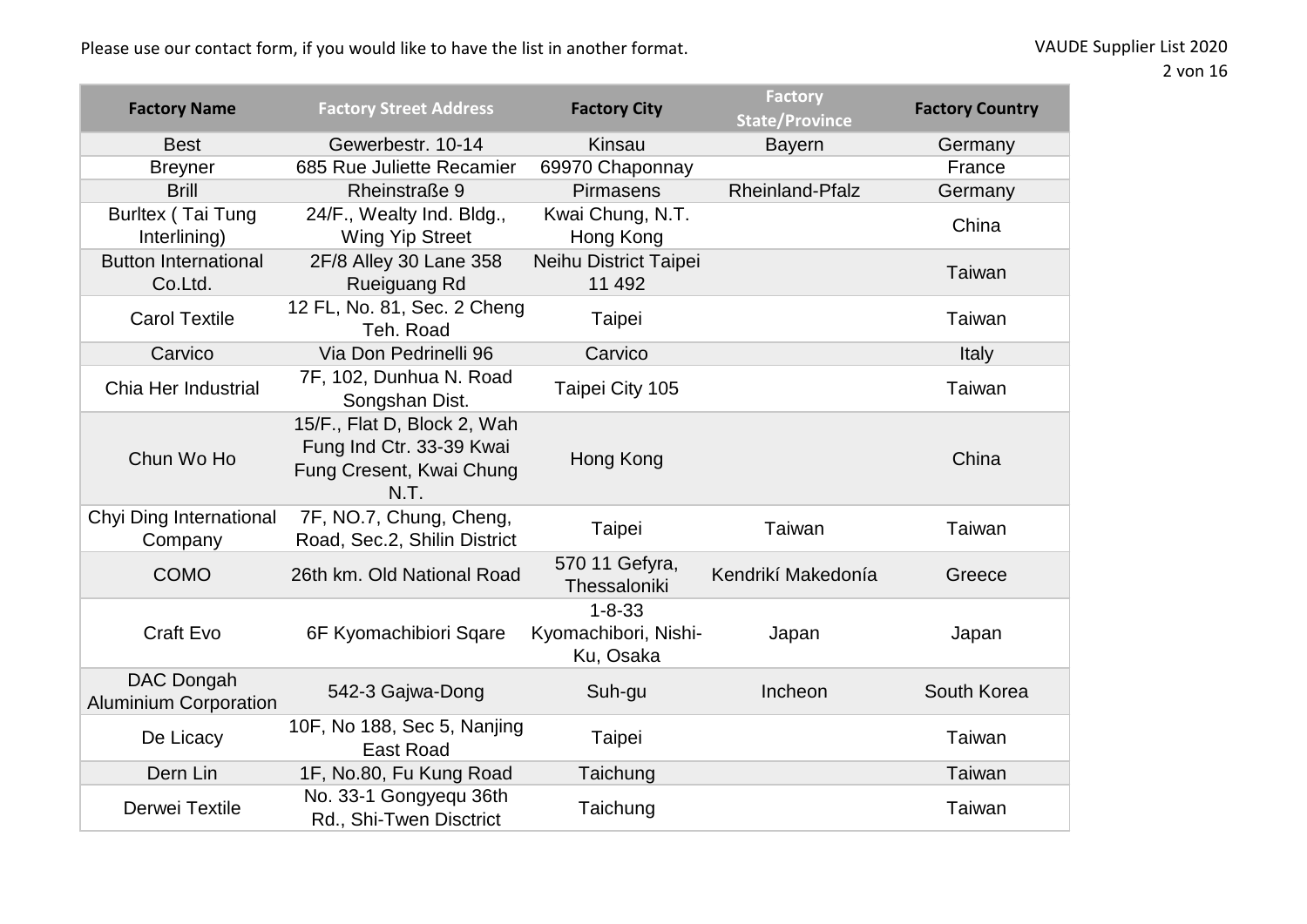| <b>Factory Name</b>                                   | <b>Factory Street Address</b>                                   | <b>Factory City</b>                | <b>Factory</b><br><b>State/Province</b> | <b>Factory Country</b> |
|-------------------------------------------------------|-----------------------------------------------------------------|------------------------------------|-----------------------------------------|------------------------|
| <b>Domiles</b>                                        | 1F, No. 10, Alley 35, Lane<br>300, Section 4, Ren'ai Rd.        | Da'an District,<br>Taipei City 106 |                                         | Taiwan                 |
| Dominico Tex.                                         | 146-28, Galsandong,<br>Dalseo-Gu                                | Daegu                              |                                         | South Korea            |
| Dong A Webbing                                        | Lot A119~A123, Thai Hoa<br>IDZ, Duc Lap Ha, Duc Hoa,<br>Long An | Thai Hoa IDZ                       |                                         | Vietnam                |
| <b>Dragon Times</b>                                   | No.135, DongJiu Road,<br>Long-Yan, Hu-men,                      | Dongguan,<br>Guangdong             |                                         | China                  |
| <b>Dragon Times</b>                                   | 6FI, No.8.Lane 17, Ziyou<br>Street,                             | San-Chung, Taipei                  |                                         | Taiwan                 |
| <b>Drytex</b>                                         | North 5th Branch Road,<br><b>Binhai Industrial Zone</b>         | Shaoxing                           |                                         | China                  |
| Ducksan                                               | KJ.Park, NO.447-<br>1, HAKJANG-<br>DONG, SASANG-KU              | <b>BUSAN</b>                       |                                         | South Korea            |
| <b>Duraflex</b>                                       | 476 Conklin Rd.#C                                               | CA 92315 Big Bear<br>Lake          | Califonia                               | <b>USA</b>             |
| <b>Duraflex</b>                                       | 17/G;Leader Industrail<br>Centrell; No.188 Texaco<br>Road       | Tsuen Wan, N.T.<br>hong Kong       |                                         | China                  |
| <b>Duraflex</b>                                       | Karl Schulz e.K.<br>Kirchbergstraße 123                         | Pirmasens                          |                                         | Germany                |
| Dynamotech<br>(Greenlime)                             | Slavonsko-brodska 24                                            | Slobodnica, Sibinj                 |                                         | Croatia                |
| E.Textint Corp./<br>Stanwell-Expan Co.,<br><b>LTD</b> | No.8, Dinghu 9th St.,<br><b>Guishan Dist</b>                    | <b>Taoyuan City</b>                |                                         | Taiwan                 |
| Eclat                                                 | No 28, Wu Chuan Road,<br><b>Wu Ku District</b>                  | New Taipei City                    |                                         | Taiwan                 |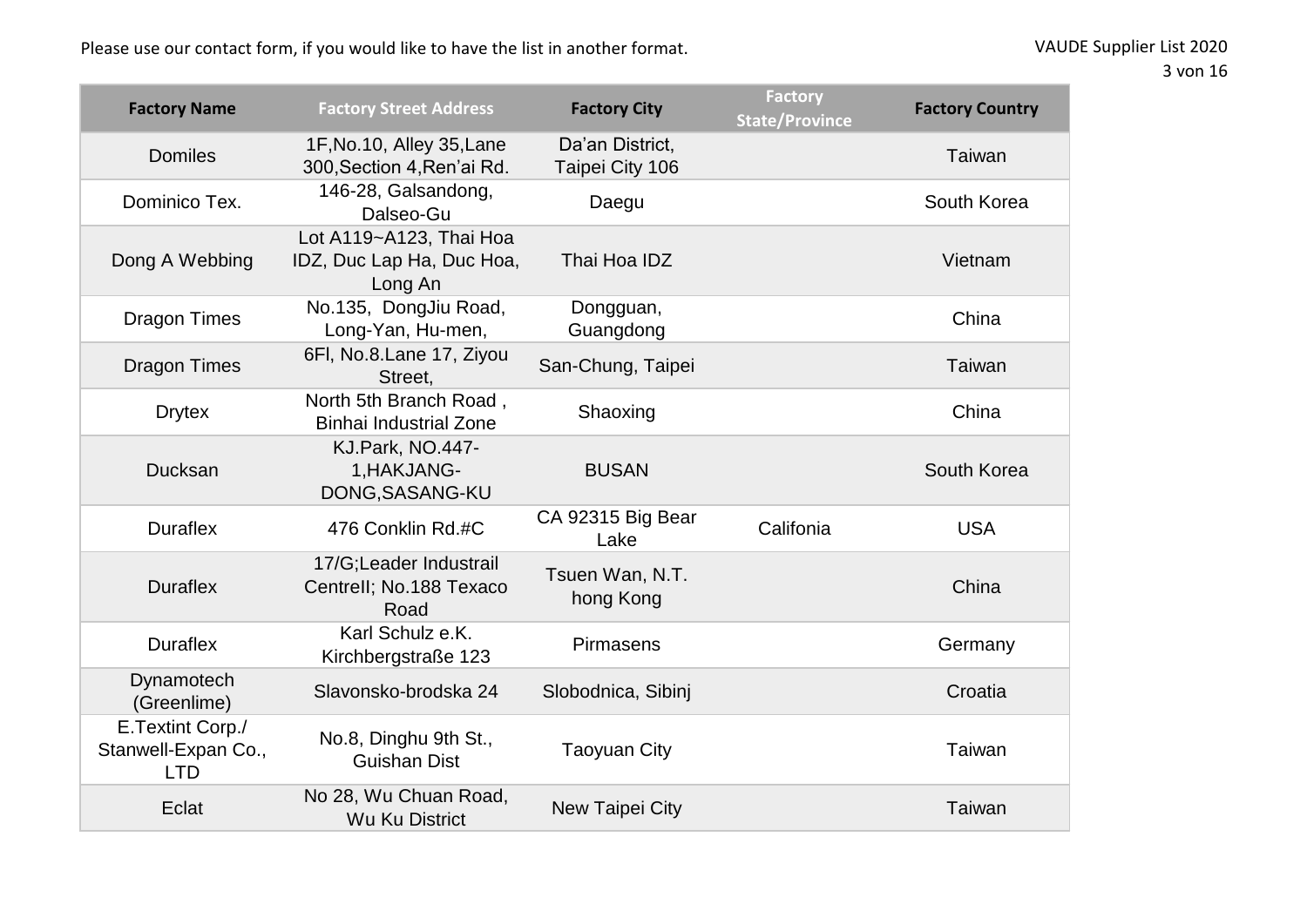| <b>Factory Name</b>                   | <b>Factory Street Address</b>                                          | <b>Factory City</b>                        | <b>Factory</b><br><b>State/Province</b> | <b>Factory Country</b> |
|---------------------------------------|------------------------------------------------------------------------|--------------------------------------------|-----------------------------------------|------------------------|
| Effepi                                | Via S. Benedetto, 20                                                   | <b>Thiene</b>                              |                                         | Italy                  |
| Eichler                               | Im Gewerbegebiet 3                                                     | 73116<br>Wäschenbeuren                     |                                         | Germany                |
| Engel                                 | Weltestr, $2 + 4$                                                      | 88250 Weingarten                           |                                         | Germany                |
| Erictex                               | : 8F, No 23, Long Jiang Rd                                             | Taipei                                     |                                         | Taiwan                 |
| Fitcraft                              | VOP 012 Bludovice                                                      | Novy Jicin                                 |                                         | <b>Czech Republic</b>  |
| <b>Flying Tex</b>                     | 9F, No.9, Lane 130, Section<br>3, Minsheng East Road,<br>Songshan Dist | <b>Taipei City</b>                         | Taiwan                                  | Taiwan                 |
| Formosa Taffeta Co.,<br>Ltd.          | 11FL., 201, Tun Hwa N.Rd.                                              | Taipei 105                                 |                                         | Taiwan                 |
| Freudenberg                           | 8/Fl., 828 Cheung Sha Wan<br>Road                                      | Kowloon, Hong<br>Kong                      |                                         | Germany                |
| Fu Hsun Fiber<br>Industries Co., Ltd. | 9/F, No. 64 Ta Cheng St.                                               | Taipei                                     | Taiwan                                  | Taiwan                 |
| <b>Fulltide</b>                       | No.123, Ln. 61, Sec. 3,<br>Zhongzheng E. Rd., Dayuan<br>Dist.          | Taoyuan City 337                           | Taiwan                                  | Taiwan                 |
| Gerecke Leder GmbH<br>& Co. KG        | Hedelfinger Str. 32                                                    | 73734 Esslingen am<br>Neckar               | Baden-Württemberg                       | Germany                |
| <b>Getblock</b>                       | Na,211, Incheon<br>Techpia, 223-38, Seoknam-<br>Dong, Seo-Gu           | Incheon-City                               |                                         | South Korea            |
| <b>Getzner Textil AG</b>              | Bleichstr. 1                                                           | 6700 Bludenz                               |                                         | Austria                |
| Grandtek Asia Corp.                   | 8F-B., No.69, Sec. 2,<br>Guangfu Rd., Sanchong<br>Dist.,               | New Taipei City<br>241, Taiwan<br>(R.O.C.) | Taiwan                                  | Taiwan                 |
| Green Threads Inc.                    | Dojima Axis Bldg<br>4F/SYNTH, 2-2-28<br>Dojimahama, Kita-ku            | 530-0004 Osaka                             |                                         | Japan                  |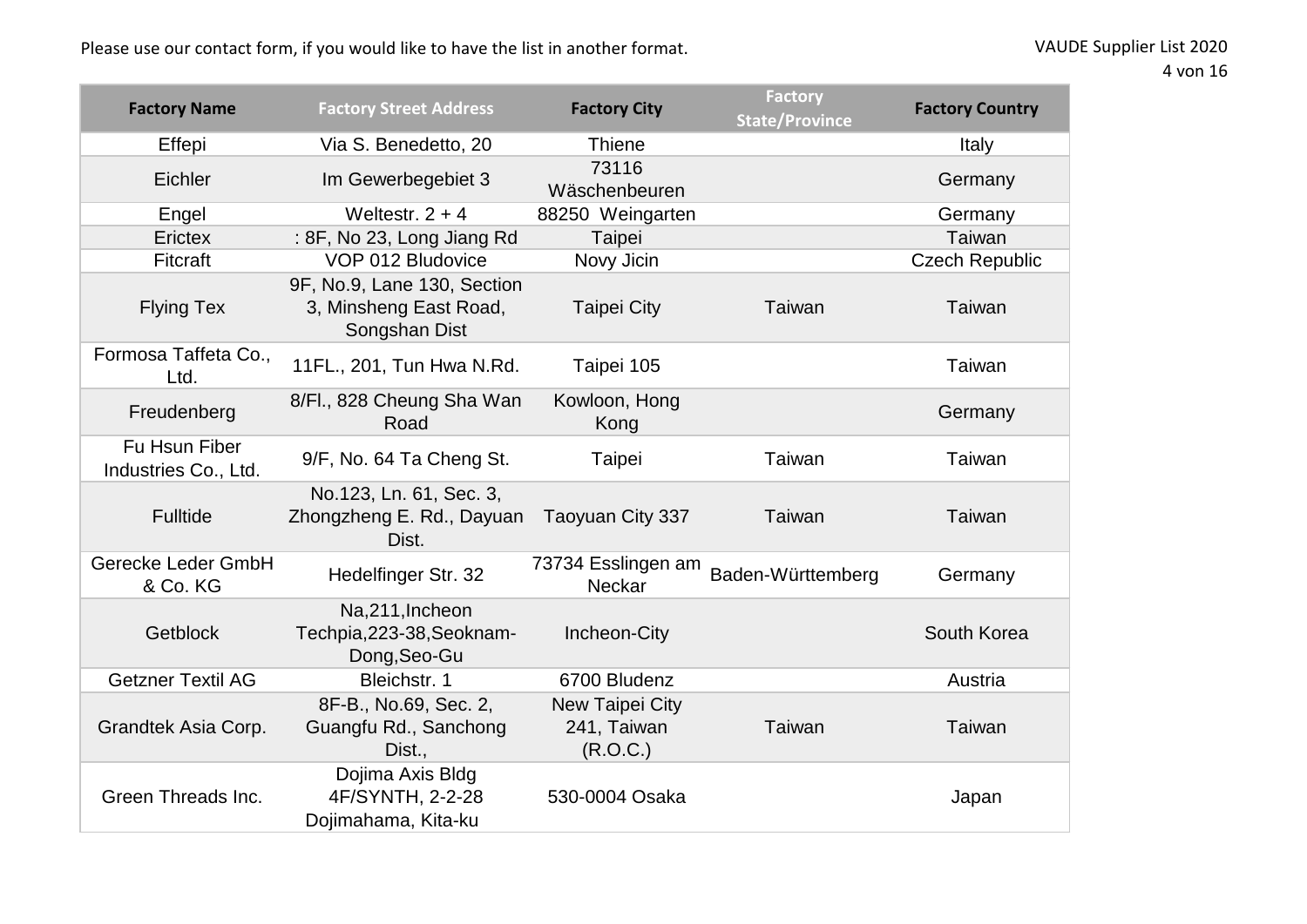| <b>Factory Name</b>                    | <b>Factory Street Address</b>                                                                | <b>Factory City</b>                 | <b>Factory</b><br><b>State/Province</b> | <b>Factory Country</b> |
|----------------------------------------|----------------------------------------------------------------------------------------------|-------------------------------------|-----------------------------------------|------------------------|
| HDW-Trading                            | Auerbacher Str. 30                                                                           | 91275 Auerbach in<br>der Oberpfalz  | <b>Bayern</b>                           | Germany                |
| Heinen leather                         | Fußbachstraße 13                                                                             | 41844 Wegberg                       | Nordrhein-<br>Westefalen                | Germany                |
| <b>Helmut Pfeiffer GmbH</b><br>& Co.KG | Clarenbachstraße 6                                                                           | 42499<br>Hückeswagen                | Nordrhein-<br>Westefalen                | Germany                |
| Hemp Fortex                            | 1688 Creative Industry<br>Park 3rd Floor, C4 Building<br>1022 Beilao Road                    | Qingdao                             | Shandong 26619                          | China                  |
| Himatec                                | No.51 Zhenfan Road,<br>Zhangyan Town                                                         | <b>Jinshan District</b><br>Shanghai |                                         | China                  |
| <b>HONMYUE Textile (</b><br>ZHEJIANG)  | NO.268, JIAHU<br>RD., XIUZHOU INDUSTRIAL<br>PARK, JIAXING, ZHE JIANG,<br><b>CHINA</b>        | XiuZheJiang                         | Jia Xing                                | China                  |
| <b>HONMYUE Textile (</b><br>ZHEJIANG)  | 60, Gongxi 1st<br>Rd., Shengang Township,<br>Changhua County 509,<br>Taiwan                  | Gongxi                              |                                         | Taiwan                 |
| Hoyu Textile Co., Ltd                  | 161, Sinfu Rd., Fuyuan<br>Village, Guanyin District                                          | <b>Taoyuan City</b>                 |                                         | China                  |
| <b>ITW Nexus Global</b>                | 195 E. Algonquin Road                                                                        | <b>Des Plaines</b>                  | <b>Illinois</b>                         | <b>USA</b>             |
| Jalino                                 | 19. BO Wu Guan Rd.                                                                           | Hsiang, Taipei<br><b>Hsien</b>      |                                         | Taiwan                 |
| <b>Klingler Asia</b>                   | Unit B1, 8/F., Sing Mei<br>Industrial Building, 29-37<br>Kwai Wing Road, Kwai<br>Chung, N.T. | Hong Kong                           |                                         | China                  |
| Kolb                                   | Dr. - Lauter Str. 2.                                                                         | Memmingen                           |                                         | Germany                |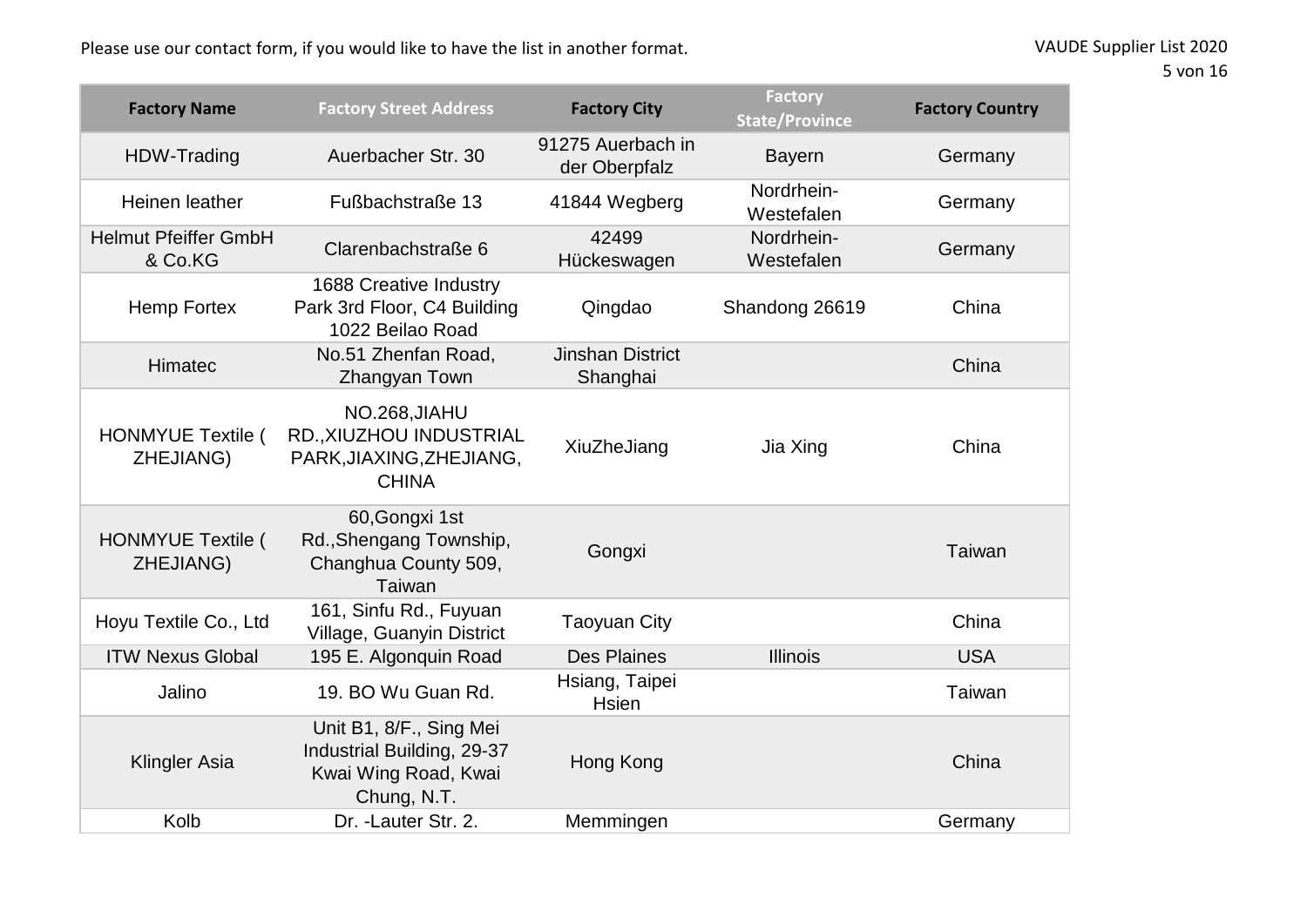| <b>Factory Name</b>                                   | <b>Factory Street Address</b>                                                                       | <b>Factory City</b>                      | <b>Factory</b><br><b>State/Province</b> | <b>Factory Country</b> |
|-------------------------------------------------------|-----------------------------------------------------------------------------------------------------|------------------------------------------|-----------------------------------------|------------------------|
| Labtex                                                | 14F., No. 202, Sec. 2, Yan-<br>Ping N. Road                                                         | Datong Dist, Taipei<br>City              |                                         | Taiwan                 |
| <b>LAKA ENTERPRISE</b><br>CO., LTD (Gilee)            | 11F No.111, Sec 3,<br>Chongxin Rd                                                                   | San-Chong Dist.,<br>New Taipei City      |                                         | Taiwan                 |
| Lanificio Becagli                                     | Via Labriola                                                                                        | 59013 Montemurlo<br>Prato                |                                         | Italy                  |
| Lantor                                                | Zum Stadion 6                                                                                       | 63808 Haibach                            | <b>Bayern</b>                           | Germany                |
| <b>LI PENG</b><br><b>ENTERPRISE</b>                   | 5F., No. 162, Sung chiang<br>Rd.                                                                    | Taipei                                   |                                         | Taiwan                 |
| Lurdes Sampaio                                        | Rua do Comércio, 351,<br>Lote 6                                                                     | Vilarinho das<br>Cambas                  | V.N de Famalicão                        | Portugal               |
| M.I.T.I Spa                                           | Via Papa Giovanni XXIII                                                                             | Urgnano (Bg)                             |                                         | Italy                  |
| Maglificio Corno                                      | Via dell'Artigianato 41                                                                             | Bernareggio                              |                                         | Italy                  |
| <b>Maxland Sportswear</b><br>Industrial               | 12F., No.50, Sec. 1,<br>Xinsheng S. Rd.,<br>Zhongzheng Dist.                                        | <b>Taipei City</b>                       | Taiwan                                  | Taiwan                 |
| Men-Chuen Fibre<br>Industry                           | 10F, No.392, Sec. 1, Neihu<br>Rd                                                                    | Taipei                                   | Taiwan                                  | Taiwan                 |
| Merk & Partner GmbH                                   | Max-Eydt-Straße 39                                                                                  | 89231<br>Neu-Ulm                         |                                         | Germany                |
| <b>Mien</b>                                           | 4/F-1, NO. 12, JUNG<br>SHING RD, SEC. 1                                                             | <b>WUGU HSIANG</b>                       | <b>TAIPEI COUNTY</b>                    | Taiwan                 |
| Ming Shyang<br><b>Embroidery Threads</b><br>Co., Ltd. | W. Hungmei Bridge,<br>Hungmei Town                                                                  | Donggua City                             | Guangdong<br>Province                   | China                  |
| Ming Shyang<br><b>Embroidery Threads</b><br>Co., Ltd. | Color Fair Threads Co., Ltd.:<br>Lot no:A3/1 Road No 2B,<br>VinhLoc Industrial Park,<br><b>Binh</b> | Chanh Distruct,<br><b>Hochiminh City</b> |                                         | Vietnam                |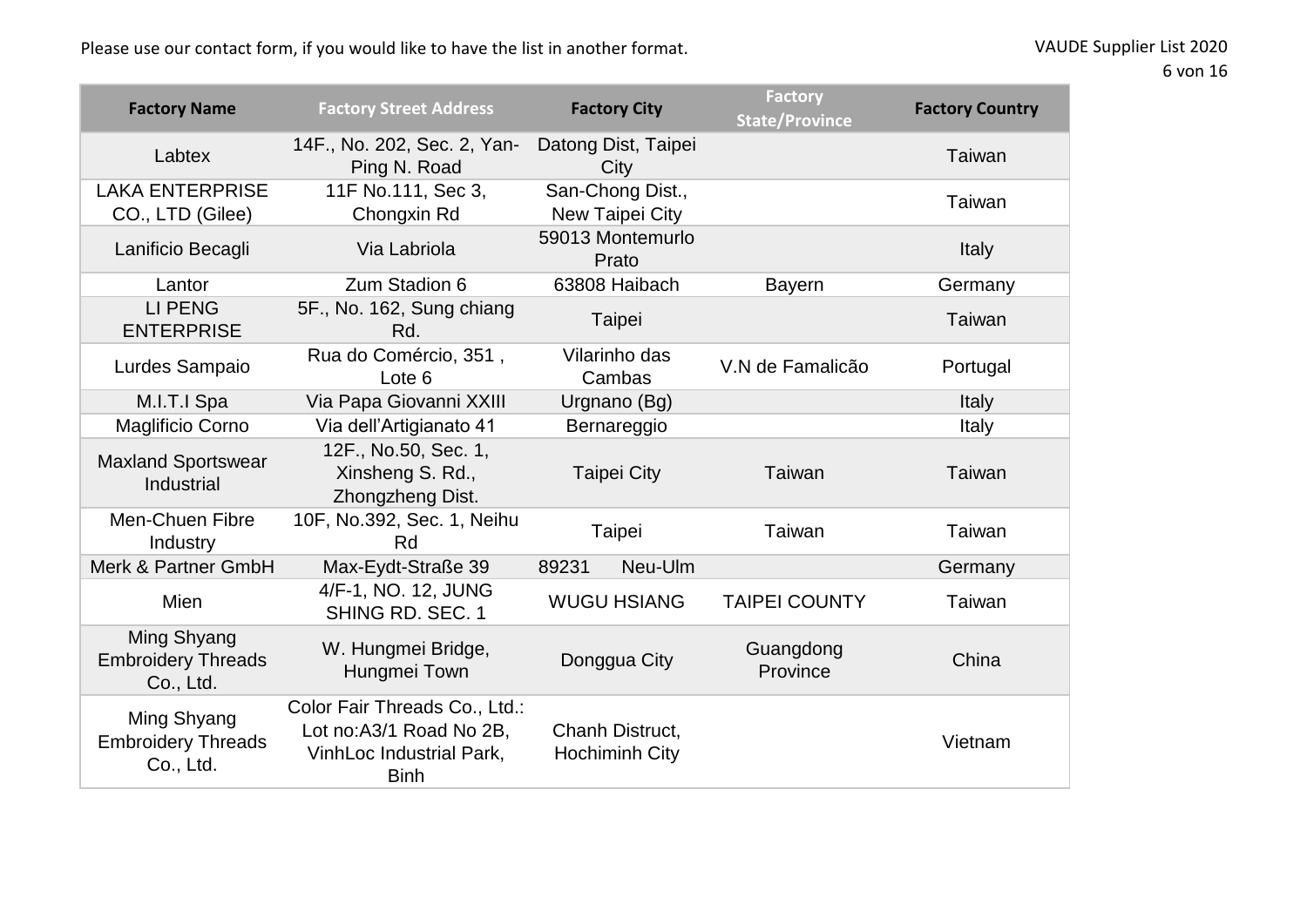| <b>Factory Name</b>                                         | <b>Factory Street Address</b>                                                         | <b>Factory City</b>                | <b>Factory</b><br><b>State/Province</b> | <b>Factory Country</b> |
|-------------------------------------------------------------|---------------------------------------------------------------------------------------|------------------------------------|-----------------------------------------|------------------------|
| Ming Shyang<br><b>Embroidery Threads</b><br>Co., Ltd.       | 104, Shinle Rd., Anping Ind.<br>Park                                                  | Tainan                             | Taiwan                                  | Taiwan                 |
| Nan Ya Plastics<br>Corporation                              | 5th Fl., Back Building, 201<br>No., Tung Hwa N. Rd.                                   | Taipei                             |                                         | Taiwan                 |
| <b>National Molding</b>                                     | Via San Rocco n. 5                                                                    | 10020 Cambiano                     | Piemont                                 | Italy                  |
| Nifco QTI                                                   | 7F, No.3, sec.1, Tun-Hua<br>South                                                     | Taipei                             |                                         | Taiwan                 |
| <b>Nilorn</b>                                               | Itterpark 10                                                                          | Hilden                             |                                         | Germany                |
| Ningbo Xingda Fun-<br>Way International<br>Trading Co., LTD | Zhoujia'ao, Hengxi Town                                                               | 315131 Yinzhou                     | Ningbo                                  | China                  |
| Novurania                                                   | Via Circonvallazione, 3                                                               | 38079 Tione di<br><b>Trento TN</b> | <b>Trentino-Alto Adige</b>              | Italy                  |
| <b>Omniteksas</b>                                           | Raudondvario pl. 101,                                                                 | <b>Kaunas</b>                      |                                         | Lithuania              |
| One Chang                                                   | 1203, 278, Beotkkot-ro,<br>Geumcheon-gu                                               | Seoul                              |                                         | South Korea            |
| Paiho Group                                                 | No. 55, Ho Kang Rd. Ho Mei<br>Town                                                    | Chang Hua Hsien                    |                                         | Taiwan                 |
| Pertex / Mitsui                                             | Mitsui Bussan Techno<br>Products Co., LTD / 2-3-33,<br>Nakanoshima, Kita-ku,<br>Osaka | Osaka                              |                                         | Japan                  |
| Peter Kohl                                                  | Hafenstrasse 25                                                                       | Floersheim                         |                                         | Germany                |
| Pinneco                                                     | Suite 1708 Tower 3, 33<br>Canton Road,                                                | China Hong Kong<br>City            | <b>KLN Hong Kong</b>                    | China                  |
| Polartec                                                    | Bahnhofstr, 12                                                                        | D-54518 Binsfeld                   |                                         | Germany                |
| Polyunion Industrial<br>Limited                             | No. 68 zhuangchun Road,<br>Xiner Estate, Shajin Town,<br>Baoan Area                   | Shenzhen city,<br>518125,          |                                         | Hong Kong              |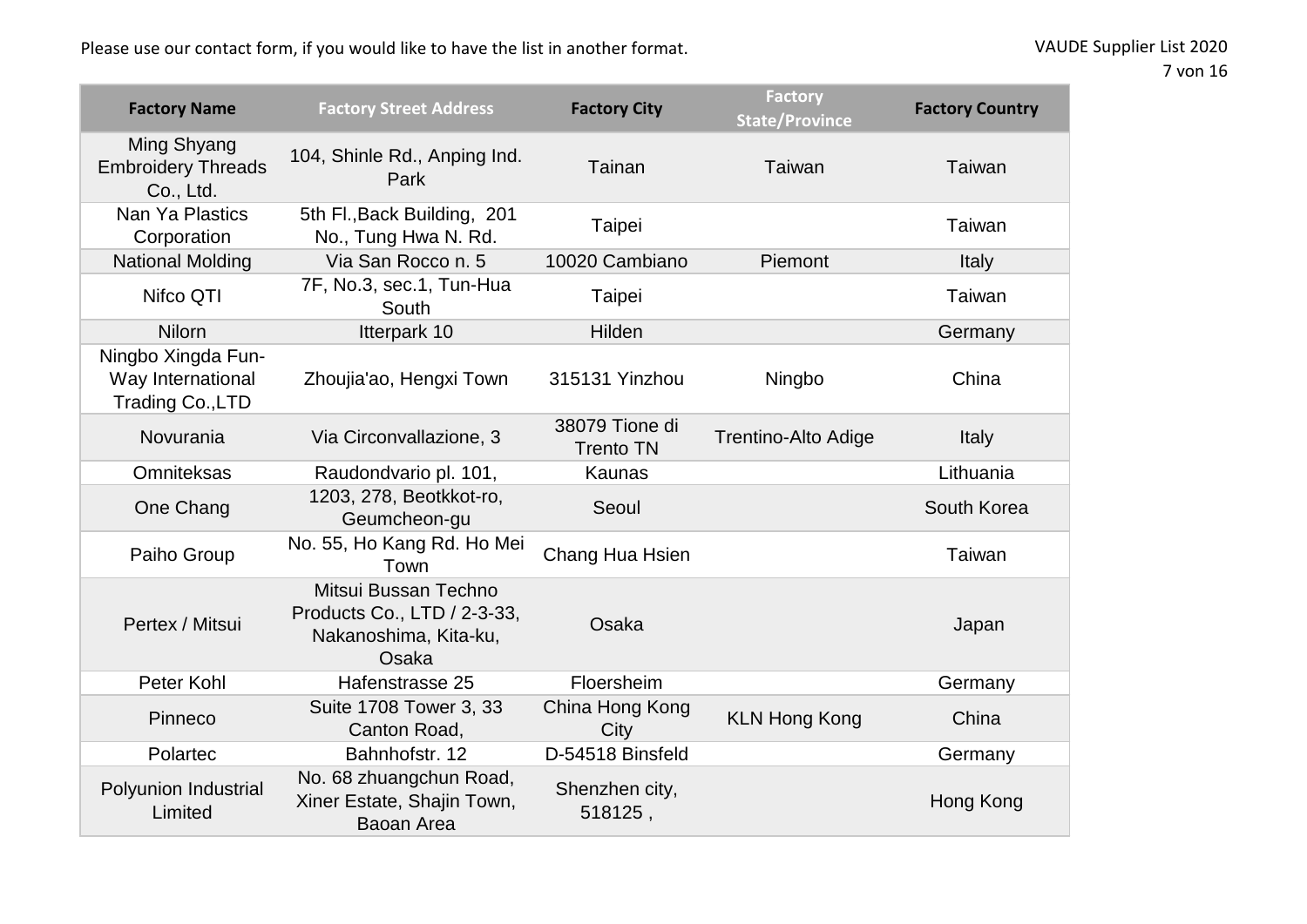| <b>Factory Name</b>                                   | <b>Factory Street Address</b>                                   | <b>Factory City</b>                | <b>Factory</b><br><b>State/Province</b> | <b>Factory Country</b> |
|-------------------------------------------------------|-----------------------------------------------------------------|------------------------------------|-----------------------------------------|------------------------|
| Pontetorto                                            | Via Roma 15 / 23 a                                              | 59013 Montemurlo<br>(PO)           |                                         | Italy                  |
| <b>Premiere Fashion</b>                               | 10F., NO.2, SEC. 1,<br><b>DUNHUA S. ROAD</b>                    | Taipei                             |                                         | Taiwan                 |
| Primaloft                                             | via Stazione, 80                                                | Ballò di Mirano                    |                                         | Italy                  |
| Prodinger                                             | Hans- Prodinger- Platz 1                                        | Herbolzheim                        |                                         | Germany                |
| <b>REGIOTAPE GmbH</b>                                 | Auf dem Schafstall 9                                            | 56182 Urbar                        | <b>Rheinland-Pfalz</b>                  | Germany                |
| <b>Rixen und Kaul</b>                                 | Limminghofer Str.9                                              | Solingen                           |                                         | Germany                |
| Sheico Group                                          | National Road No.3,<br><b>Sangkat Porng Teok</b>                | Khan Dangkor,<br><b>Phnom Penh</b> |                                         | Cambodia               |
| <b>Sheico Group</b>                                   | No.27, Ln.128, Xihe 1st Rd.,                                    | Wujie<br>Township, Yilan<br>County | Taiwan R.O.C.                           | Taiwan                 |
| <b>SHINIH ENTERPRISE</b>                              | No. 365, Tatung Rd., Kuei<br>Shan Village,                      | Taoyuan Hsien,                     | Taoyuan                                 | Taiwan                 |
| Shinkong                                              | 11F, No. 123 Sec.2,<br>Nanking E Rd.                            | Taipei                             |                                         | Taiwan                 |
| Singtex                                               | 15Fl., No.478, Shin Tai Rd.,<br>Shin Chung City                 | Taipei                             |                                         | Taiwan                 |
| Spahn                                                 | Kapellenstr. 15                                                 | Fürth                              | <b>Bayern</b>                           | Germany                |
| <b>Stamo</b>                                          | In der Fleute 53                                                | Wuppertal                          |                                         | Germany                |
| Standford                                             | 18 Dakang Xintang<br>Industrial Zone, Henggang                  | Shenzen                            | China                                   | China                  |
| <b>Tai Tung Piece Goods</b><br><b>Company Limited</b> | G/F 185, Ki Lung Street,<br>Sham Shui Po, Kowloon,<br>Hong Kong | ShamshuiPo,<br>Kowloon             | Hong Kong                               | Hong Kong              |
| <b>Taiwan Hipster</b>                                 | 10-10 SHU TAN Street, Shu<br>Lin City, Taipei Hsien             | Taipei                             |                                         | Taiwan                 |
| Teijin                                                | Max-Brauer-Allee 50                                             | D-22765 Hamburg                    |                                         | Germany                |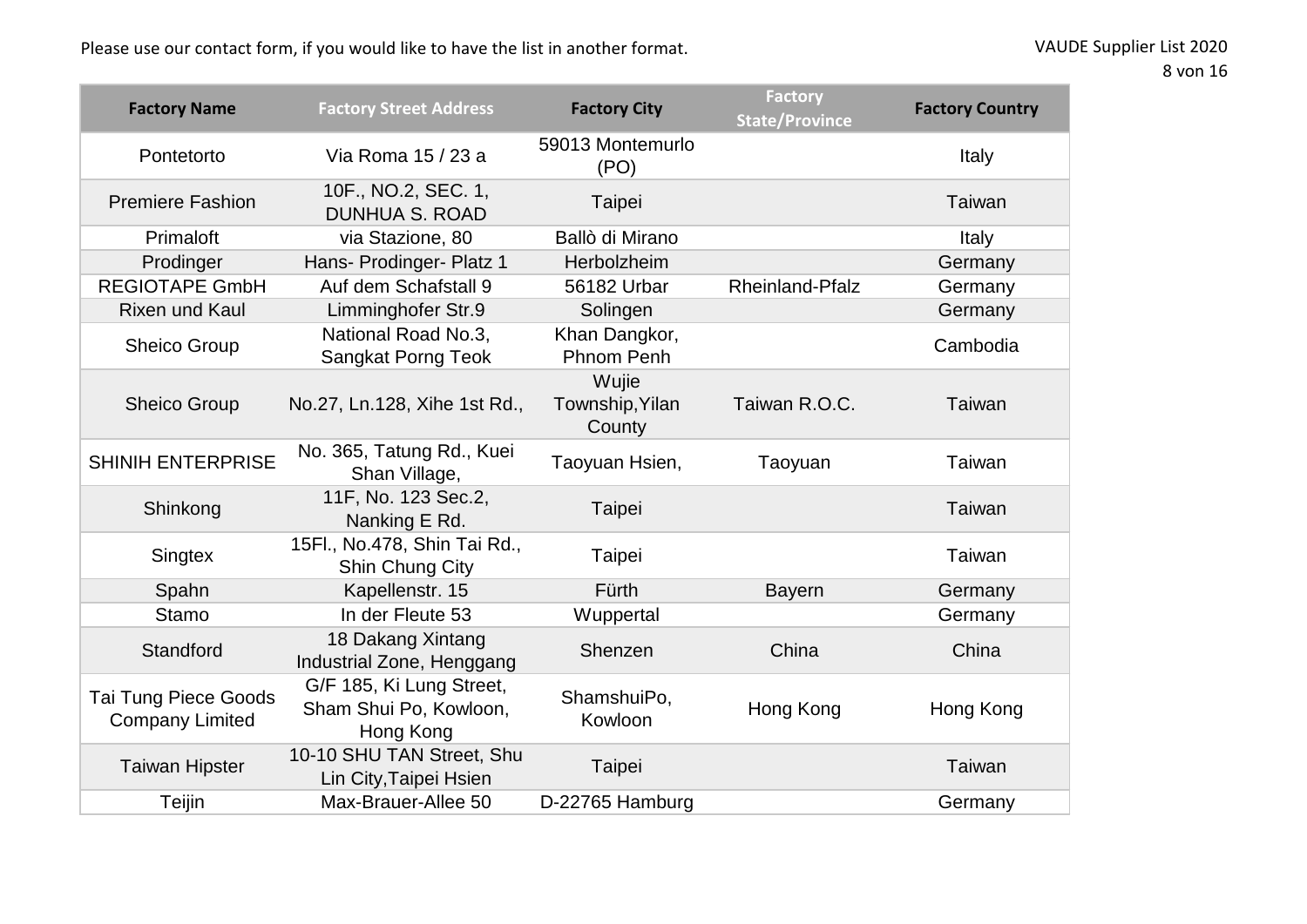Please use our contact form, if you would like to have the list in another format.

| VAUDE Supplier List 2020 |  |
|--------------------------|--|
|--------------------------|--|

9 von 16

| <b>Factory Name</b>                  | <b>Factory Street Address</b>                                              | <b>Factory City</b>      | <b>Factory</b><br><b>State/Province</b>  | <b>Factory Country</b> |
|--------------------------------------|----------------------------------------------------------------------------|--------------------------|------------------------------------------|------------------------|
| Teijin                               | Teijin Bldg., 6-7, Minami-<br>hommachi 1 -chome, Chuo-<br>ku,              | 541-8540 Osaka           |                                          | Japan                  |
| Teijin                               | Rm. 1610, Shanghai<br>International Trade Center,<br>2201, Yan An Road(w.) | Shanghai                 |                                          | China                  |
| <b>Teo Sport</b>                     | Vicolo Osellame 7                                                          | 31044 Montebelluna       |                                          | Italy                  |
| <b>TexCon Worldwide</b><br>Trimmings | Kungsporten 4A                                                             | 427 50 Billdal           |                                          | Sweden                 |
| <b>TexCon Worldwide</b><br>Trimmings | Av. do Forte                                                               | Carnaxide 3-2795-<br>504 |                                          | Portugal               |
| <b>Thyssen</b>                       | Weltestraße 8                                                              | 88250 Weingarten         | Baden-Württemberg                        | Germany                |
| <b>Titgemeyer</b>                    | Hannoversche Str. 97                                                       | 49084 Osnabrück          | Niedersachsen                            | Germany                |
| Toma                                 | Heidweg 37                                                                 | 41334 Nettetal           |                                          | Germany                |
| <b>TomLong Techstile</b><br>Corp.    | 5, Gong 6th Rd. Dajia Youth<br><b>Industrial Park</b>                      | Taichung                 |                                          | Taiwan                 |
| Toyota                               | Osaka Toyota Bldg.7F,4-3-<br>11, Minamisenba, Chuo-ku                      | Osaka                    |                                          | Japan                  |
| <b>Trimmers Hardware</b>             | Binh Phuoc A Quarter, Binh<br><b>Chuan Ward</b>                            | Thuan An Town            |                                          | China                  |
| <b>Trimmers Hardware</b>             | #3,17 Lane, Han Yun Daje<br>Pingkang Road, Shaxu<br>Yicun                  | Shiqiao Town             | Panyu District,<br><b>Guangzhou City</b> | China                  |
| <b>TSGS</b>                          | NO. 855, HUANNAN RD                                                        | <b>TAOYUAN CITY</b>      | <b>GUANYIN</b><br><b>DISTRICT</b>        | Taiwan                 |
| <b>Tubus Racktime</b>                | Virnkamp 24                                                                | 48157 Münster            | Nordrhein-<br>Westefalen                 | Germany                |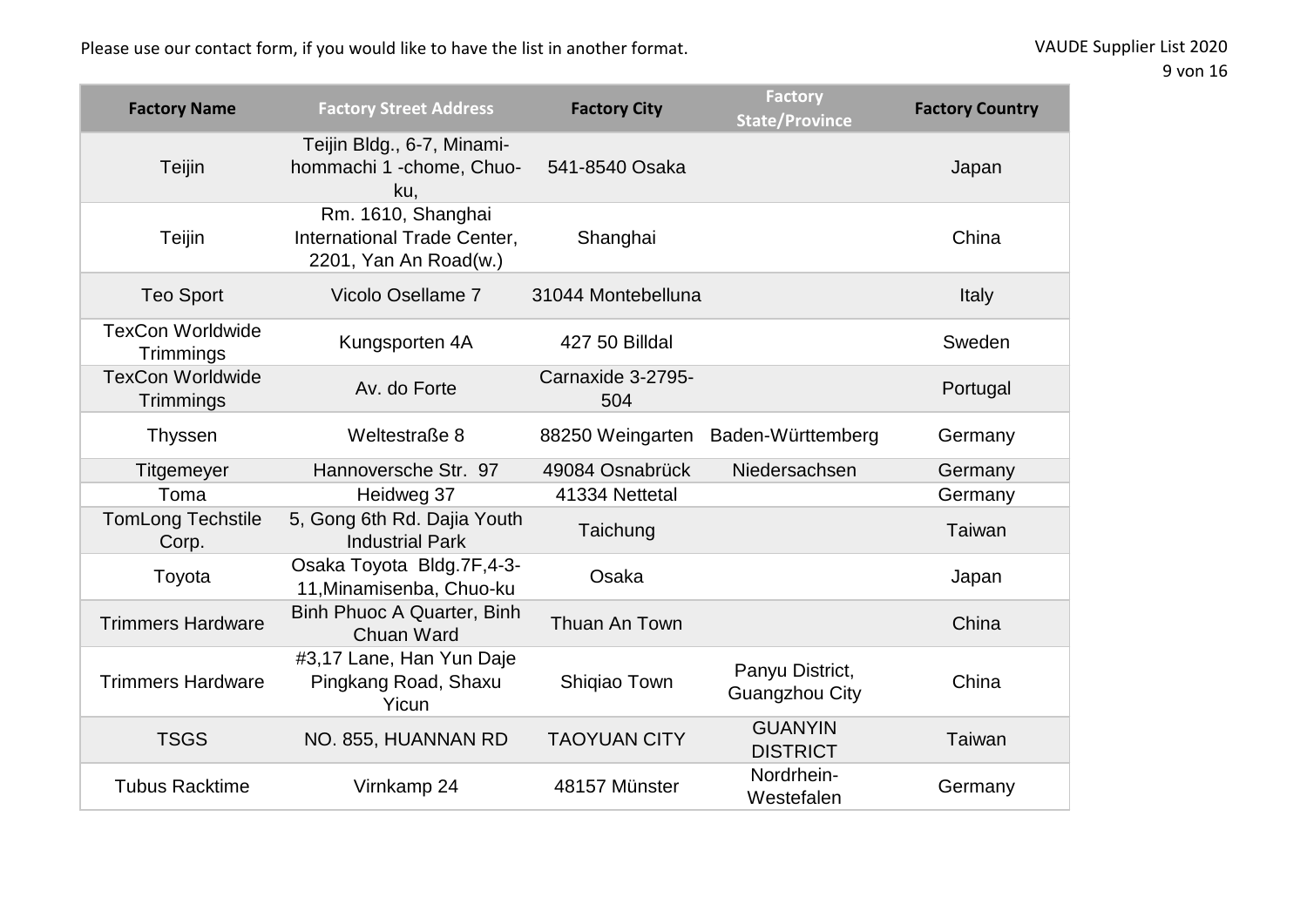| <b>Factory Name</b>                              | <b>Factory Street Address</b>                                                | <b>Factory City</b>          | <b>Factory</b><br><b>State/Province</b> | <b>Factory Country</b> |
|--------------------------------------------------|------------------------------------------------------------------------------|------------------------------|-----------------------------------------|------------------------|
| U-Long High Tech<br>Textile Co., Ltd.            | No. 10 Guangfu Road, Chia- Tai-Bao city, Chia-Yi<br>Tai Industrial District, | County                       |                                         | Taiwan                 |
| Walter Stöhr                                     | Feistelberger Straße 19                                                      | Wernberg-Köblitz             |                                         | Germany                |
| <b>WidePlus</b>                                  | 7F, NO 657-10, Chung<br>Cheng Road. Hsinchuang<br>Area                       | New Taiepi City              |                                         | Taiwan                 |
| <b>WOO JIN Plastic</b>                           | 45 Paryasandan-ro,<br>Namyagju-si                                            | Gyeonggi-do                  |                                         | South Korea            |
| <b>WOO JIN Plastic</b>                           | 1st Village, An Dien<br>Commune, Ben Cat district                            | <b>Binh Duong</b>            |                                         | Vietnam                |
| Würth                                            | Hähnlehofstr. 5                                                              |                              | 88250 Weingarten Baden-Württemberg      | Germany                |
| Yangzhou Wode Imp. &<br>Exp. Co. LTD.            | Room No. 717, 719,<br>Building 25, Xiandai square,<br>West Wenhui Road       | Hanjiang Zone                |                                         | China                  |
| Yaw Liamy                                        | No.397, Sec. 1, Wenxin Rd.,<br>Nantun Dist.                                  | <b>Taichung City</b>         |                                         | Taiwan                 |
| <b>YKK</b>                                       | <b>YKK Deutschland GmbH:</b><br>Kirchhofstraße 52                            | 42327 Wuppertal              |                                         | Germany                |
| <b>YKK</b>                                       | Shinjuku Maynds Tower, 28<br>Fl., 2-1-1, Yoyogi, Shibuya-<br>ku              | Tokyo 151-0053               |                                         | Japan                  |
| Yu Shin                                          | 7FI, No. 560, Sec 4., Chong-<br>Shou Rd.,                                    | Taipei                       |                                         | Taiwan                 |
| Yunan Aluminium Co.<br><b>LTD</b>                | 26-1, Daenguri,<br>Daegotmyon                                                | Kimpo-City                   | Kyung-Ki-Do                             | South Korea            |
| Zhangjiagang<br>SHEPHERD Inc.                    | Yingshan Road, Fenghuang<br>Town                                             | Zhangjiagang City,<br>215614 |                                         | China                  |
| <b>Zhejiang Nature Travel</b><br>Goods Co., Ltd. | Xiacao Village                                                               | <b>Pingqiad Town</b>         | Tiantai County /<br>Zhejiang province   | China                  |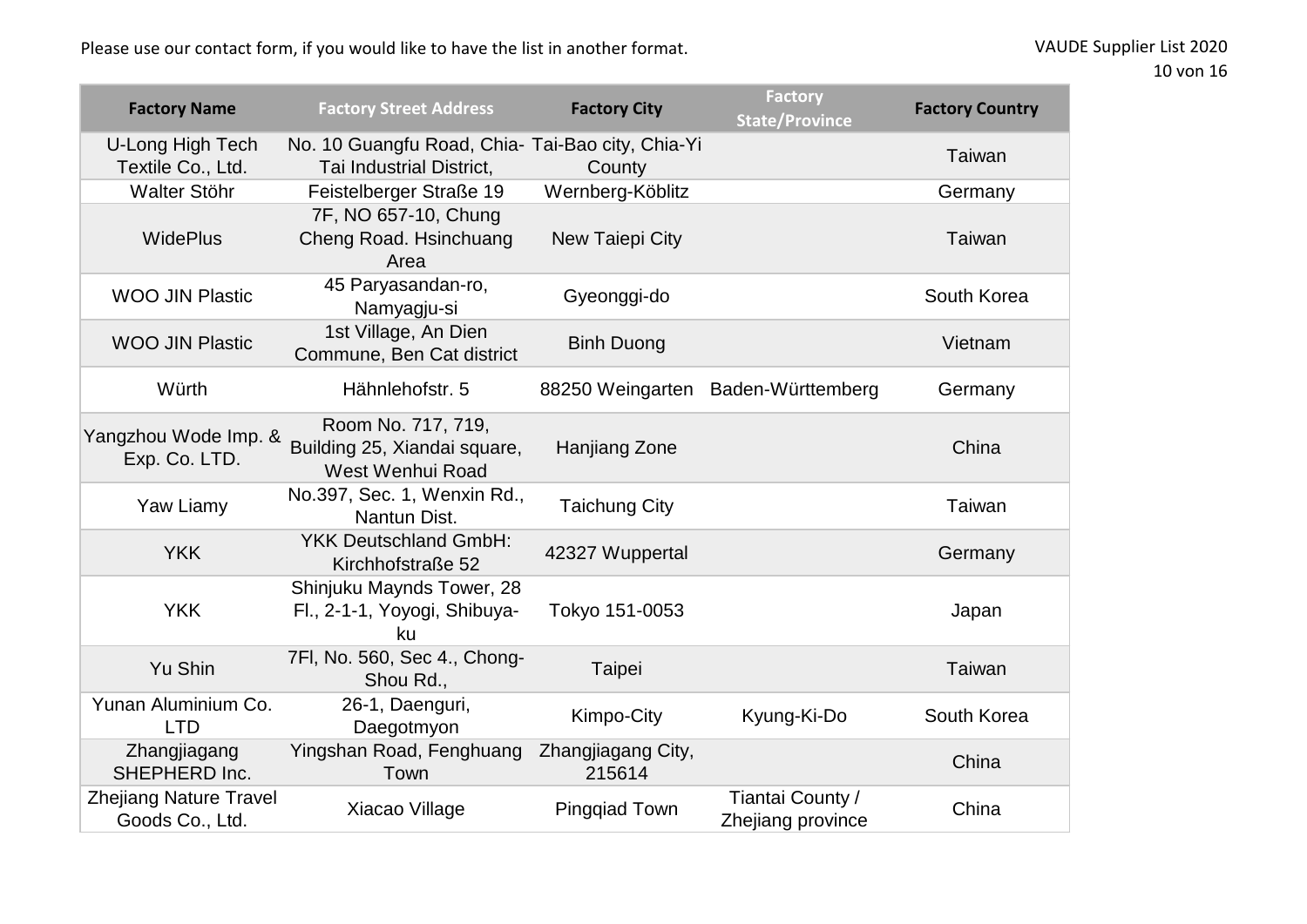| <b>Factory Name</b>                                                         | <b>Factory Street Address</b>                                                                                      | <b>Factory City</b> | <b>Factory</b><br><b>State/Province</b> | <b>Factory Country</b> |
|-----------------------------------------------------------------------------|--------------------------------------------------------------------------------------------------------------------|---------------------|-----------------------------------------|------------------------|
| Estela Do Campo                                                             | 4750-381 Barcelos<br>Rua Da Ufe 372                                                                                | <b>Barcelos</b>     |                                         | Portugal               |
| Crivedi Vestuario S.a.                                                      | 4785-197 Trofa<br>R Oliveira Martins 300                                                                           | Trofa               |                                         | Portugal               |
| <b>Acome Outdoor</b><br>Products Co., Ltd.<br>(Jiangsu)                     | Jiangsu<br>225123<br>No.300 Qiquan Road,<br>Ganguan Town, Hanjiang<br>Qu                                           | Yangzhou Shi        | Jiangsu Sheng                           | China                  |
| <b>COMFYSOCKS</b><br>Portugal                                               | Lda, Rua do Crasto, 5<br>Ucha, 4750-767 Barcelos                                                                   | <b>Barcelos</b>     |                                         | Portugal               |
| Cong Ty TNHH Vaude<br>Viet Nam - Vaude<br><b>Vietnam Company</b><br>Limited | Thanh Hoa<br>10000 Bim son<br>Gach Lat Area, Tran Phu<br>Street, Lam son Ward                                      | Thanh Hoa           |                                         | Vietnam                |
| Hui Zhou Charming<br>Enterprises Ltd.                                       | 516211 Jin Hui Da Dao, Bai<br>Yun Keng,<br>Dan Shui Zhen, Hui Yang<br>Qu,<br>Hui Zhou Shi<br>Hui Zhou<br>Guangdong | Huizhou             | Guangdong                               | China                  |
| <b>Sidonios Seamless</b><br>Tech, S.A.                                      | 4754-909 Barcelos<br>Ladeira da Senra, no. 2<br>Alheira Apt.297                                                    | <b>Barcelos</b>     |                                         | Portugal               |
| Somalia-Sociedade de<br>Malhas, Lda.                                        | 4750 - 001 Barcelos<br>Rua do Barreiro no. 459                                                                     | <b>Barcelos</b>     |                                         | Portugal               |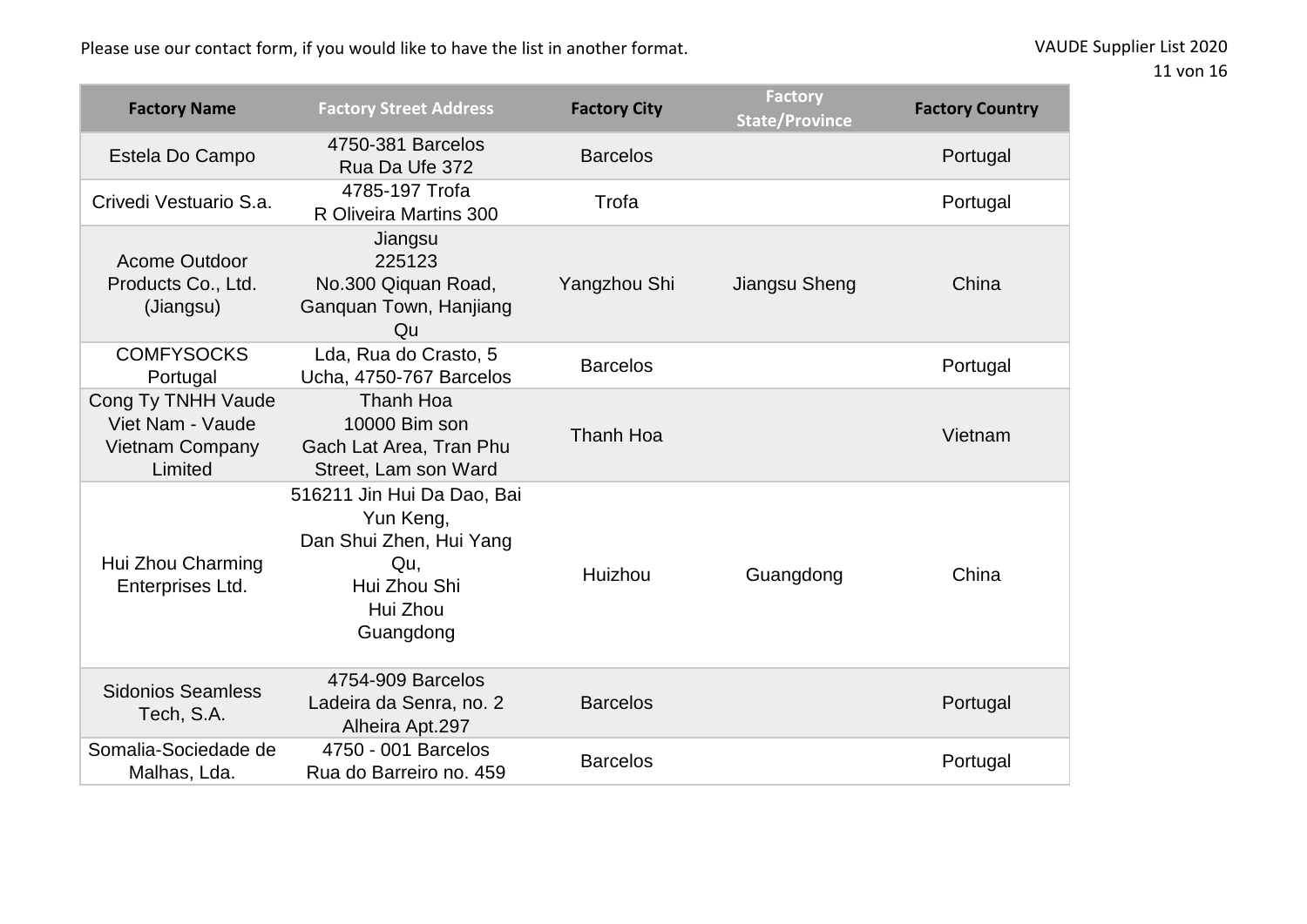Please use our contact form, if you would like to have the list in another format.

| VAUDE Supplier List 2020 |  |  |  |
|--------------------------|--|--|--|
|--------------------------|--|--|--|

| <b>Factory Name</b>                                        | <b>Factory Street Address</b>                                                                 | <b>Factory City</b>                               | <b>Factory</b><br><b>State/Province</b> | <b>Factory Country</b> |
|------------------------------------------------------------|-----------------------------------------------------------------------------------------------|---------------------------------------------------|-----------------------------------------|------------------------|
| <b>DS OUTDOOR VN</b><br>CO., LTD                           | Lot F8, Street no 1, Hai Son<br>Industrial Park (Phase 1 +<br>2),                             | Duc Hoa Ha<br>Commune, Duc Hoa<br><b>District</b> | Long An Province                        | Vietnam                |
| <b>Elegant Team</b><br>Manufacturer Co. Ltd.               | <b>Bac Ninh</b><br>61999 Hanoi<br>Que Vo Industrial PArk, Que<br><b>Vo District</b>           | Hanoi                                             | <b>Bac Ninh</b>                         | Vietnam                |
| <b>Elegant Viet Tang</b>                                   | Ho Chi Minh City<br>70000 Ho Chi Minh<br>127 Le Van Chi, Linh Trung<br>ward, Thu Duc District | Ho Chi Minh City                                  |                                         | Vietnam                |
| Eusebio Sporting Co.<br>Ltd. (new address)<br>(Taicang)    | Jiangsu<br>215400 Taicang<br>No. 55, Tai Zhou Road,<br><b>Economic Development</b><br>Area    | Taicang                                           | Jiangsu                                 | China                  |
| Feng Yi Outdoor<br>Leisure Equipment<br>Enterprise Co.Ltd. | 43444 Taichung<br>275 Ke Liao Road, Lung Jin<br>Village, Lung Ching Hsiang                    | Taichung                                          |                                         | Taiwan                 |
| <b>Garment Great Way</b><br>Co., Ltd. (Gracehill<br>new)   | Nguyen Thiet Thuat, Nhan<br>Hoa, Hung Yen Province                                            | Nhan Hoa                                          | Hung Yen Province                       | Vietnam                |
| <b>HEMP FORTEX</b><br><b>INDUSTRIES LTD</b>                | 264507 DAGUSHAN TOWN<br><b>WEIHAI CITY SHANDONG</b><br><b>PROVICE</b>                         | <b>WEIHAI CITY</b>                                | <b>SHANDONG</b><br><b>PROVICE</b>       | China                  |
| Huber                                                      | 8965 Pruggern<br>Pruggern 100                                                                 | Pruggern                                          |                                         | Austria                |

12 von 16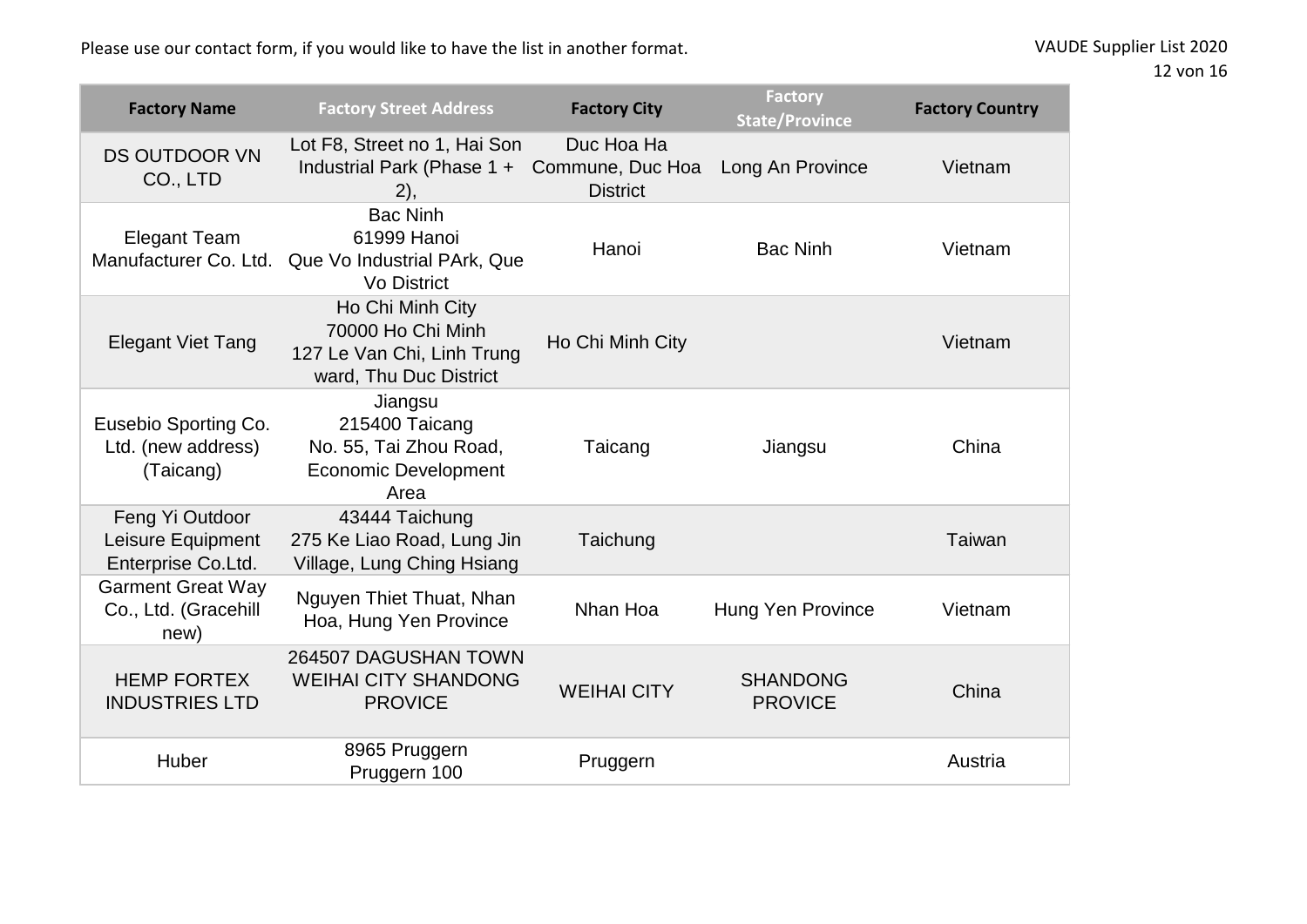| <b>Factory Name</b>                                                      | <b>Factory Street Address</b>                                                                    | <b>Factory City</b> | <b>Factory</b><br><b>State/Province</b> | <b>Factory Country</b> |
|--------------------------------------------------------------------------|--------------------------------------------------------------------------------------------------|---------------------|-----------------------------------------|------------------------|
| Jaingsu Yayuan<br>Headwear<br>Manufacturing Co., Ltd<br>(Asian Sourcing) | 223005 Huai An<br>No 2 South Guangzhou<br>Road                                                   | Huai An             | Jiangsu                                 | China                  |
| Bo Hsing                                                                 | Vinh Long<br>Long Ho<br>Lot No. 2, 1A Highway, Hoa<br>Phu Industrial Zone, Binh<br>Minh district | Vinh Long           | Vinh Long                               | Vietnam                |
| Kwong Lung Meko Co.,<br>Ltd                                              | Can Tho<br>94308 Can Tho City<br>Lot 2, 20C, Str. 8, Tranot 2,<br>Industrial zone                | Can Tho City        | Can Tho                                 | Vietnam                |
| Kwong Lung-O Mon<br>Enterprise Co. Ltd                                   | Can Tho<br>904000 Can Tho<br>Lot 110.238, 8M2, Tu Tan<br>Ward, Vu Thu District                   | Can Tho             | Can Tho                                 | Vietnam                |
| <b>TUAN DAT JSC.</b>                                                     | Quang Nam<br>560000 Tam Ky<br>Truong Xuan IZ                                                     | Tam Ky              | Quang Nam                               | Vietnam                |
| Rodama                                                                   | 4540-292 Escariz<br>Lugar da Seixeira<br>Aveiro                                                  | Aveiro              |                                         | Portugal               |
| <b>LTP Lithuania</b>                                                     | 48402 Kaunas<br>Neries Krantine 16                                                               | <b>Kaunas</b>       |                                         | Lithuania              |
| <b>LLC - LTP Ukraine</b>                                                 | 79018 Lviv<br>Oleny Stepanivny str.45                                                            | Lviv                |                                         | Ukraine                |
| <b>LTP Belvit</b>                                                        | 210038 Vitebsk<br>UI.P. Brovki 20                                                                | <b>Vitebsk</b>      |                                         | <b>Belarus</b>         |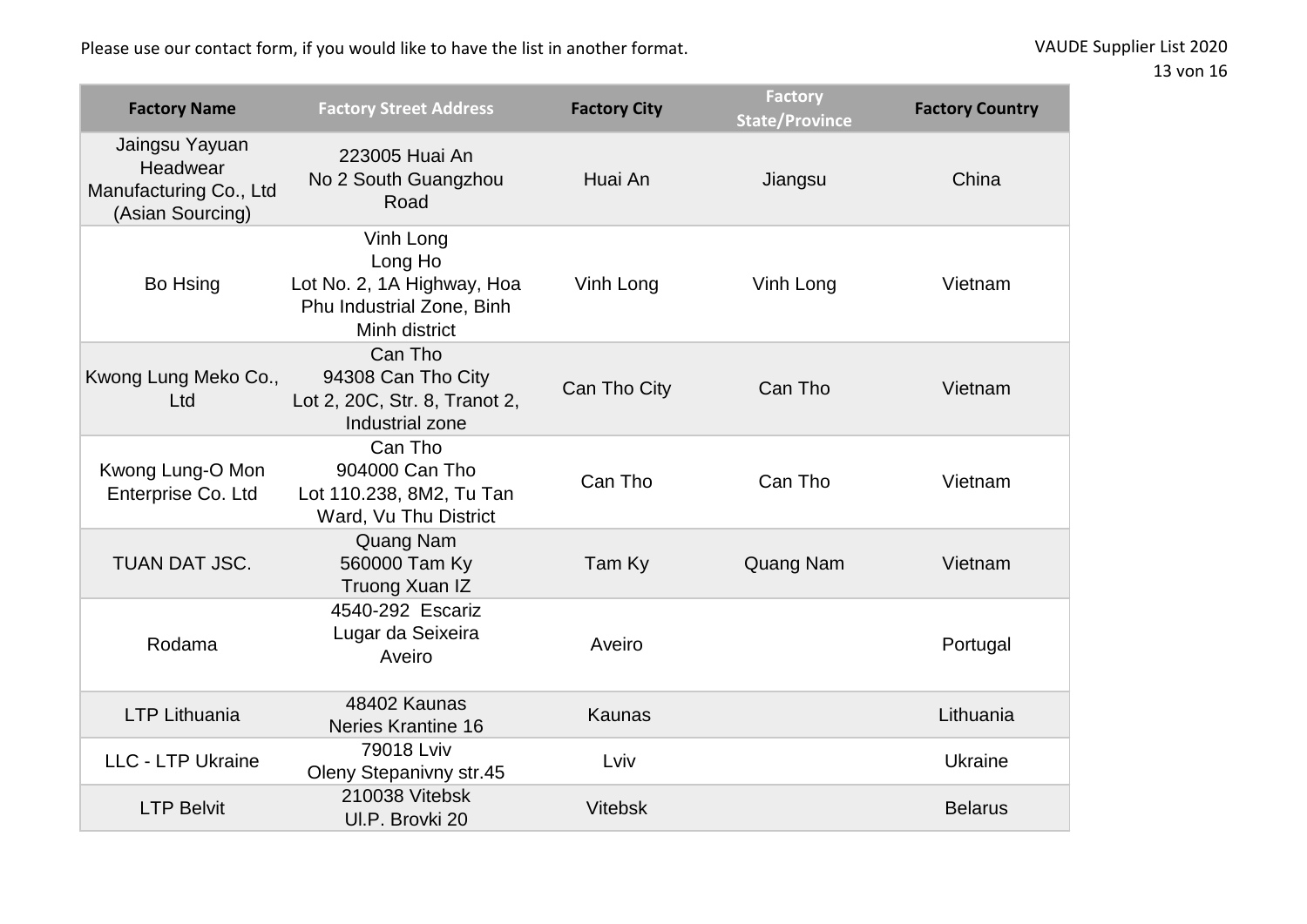| <b>Factory Name</b>                                | <b>Factory Street Address</b>                                                                                                                   | <b>Factory City</b> | <b>Factory</b><br><b>State/Province</b> | <b>Factory Country</b> |
|----------------------------------------------------|-------------------------------------------------------------------------------------------------------------------------------------------------|---------------------|-----------------------------------------|------------------------|
| LTP Vietnam Co. Ltd.                               | Ho Chi Minh City<br>707800 Ho Chi Minh<br>286 Phan Van Hon Street,<br>Tan Thoi Nhat Ward, District<br>12                                        | Ho Chi Minh City    |                                         | Vietnam                |
| Nha Be                                             | Can Tho<br>Can Tho City<br>94506 Vinh Thanh Town                                                                                                | Can Tho City        | Can Tho                                 | Vietnam                |
| <b>Quang Thai Garments</b><br>Manufacture Co., Ltd | Ho Chi Minh<br>1185 Highway 1a, Quarter<br>5, Binh Tri Dong B Ward,<br><b>Binh Tan District</b>                                                 | Ho Chi Minh         |                                         | Vietnam                |
| <b>Ceres Enterprise Ltd</b><br>(NSG3)              | Yangon<br>Yangon<br>Plot No. D-10 Mingaladon<br>Industrial Park, Corner of<br>No.3 Highway Road and<br>Khayebin Road, Mingaladon<br>Township    | Yangon              |                                         | Myanmar                |
| North Shore Group Co.,<br>Ltd (Pathein)            | 4222 Pathein<br>Pathein #21,22,23,29,30,31 -<br>Plot #. 52, Industrial Zone,<br>ward 13 township<br><b>Ayarwaddy Division</b><br>(Myintzu Road) | Pathein             |                                         | Myanmar                |
| P.A.C. GmbH                                        | <b>Bavaria</b><br>97424 Schweinfurt<br>Alois-Turk Str. 1                                                                                        | Schweinfurt         |                                         | Germany                |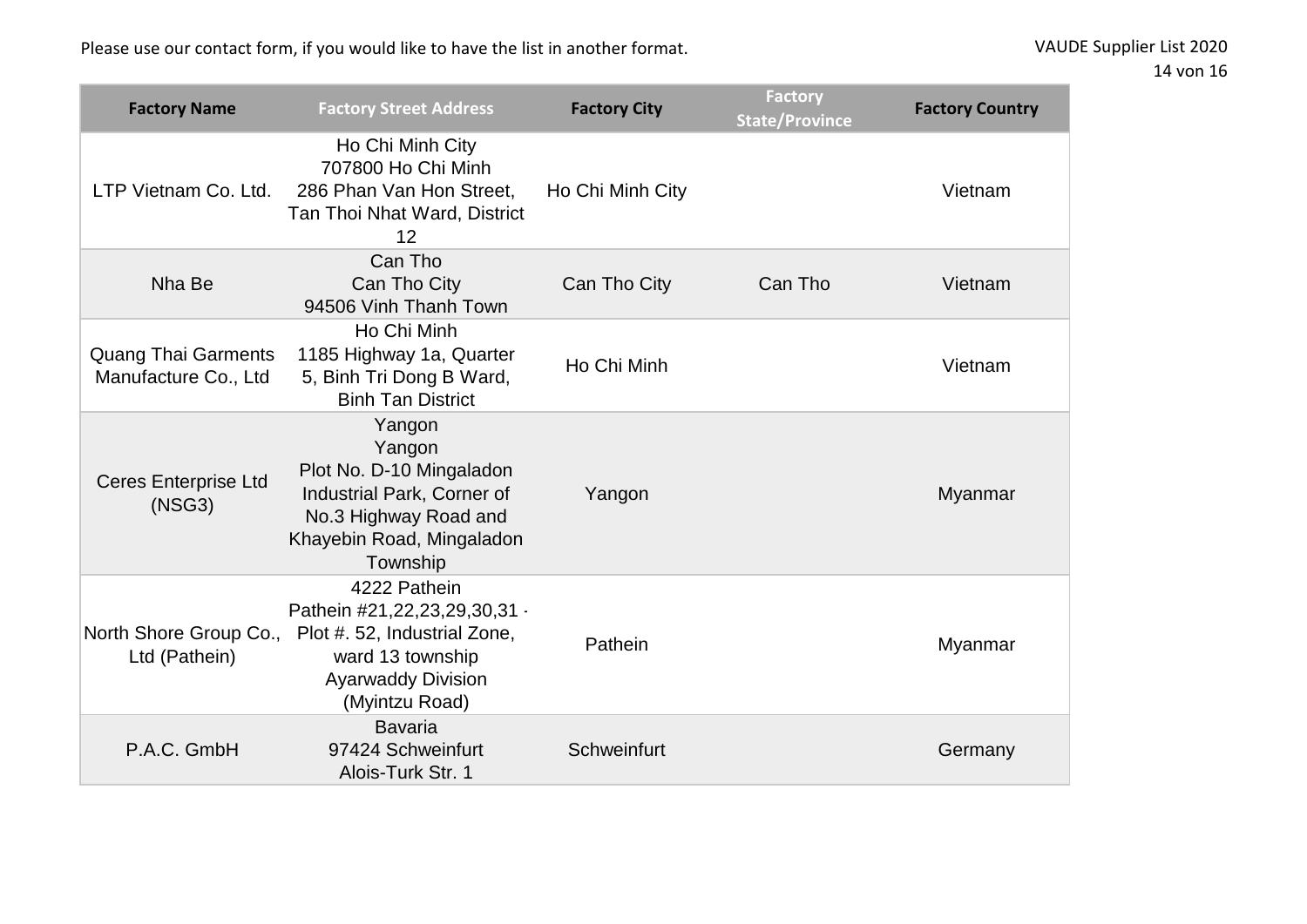| <b>Factory Name</b>                                 | <b>Factory Street Address</b>                                                                                     | <b>Factory City</b>      | <b>Factory</b><br><b>State/Province</b> | <b>Factory Country</b> |
|-----------------------------------------------------|-------------------------------------------------------------------------------------------------------------------|--------------------------|-----------------------------------------|------------------------|
| Sees Vina Co. Ltd.                                  | Hai Duong<br>17650 Hai duong<br>Minh Duc Commune, Tu Ky<br><b>District</b>                                        | Tu Ky                    |                                         | Vietnam                |
| SHEICO (Phnom Penh)<br>CO., LTD.                    | 12400 Phnom Penh<br>17,5km, National road #3,<br>Sangkat Porng Teok Khan<br>Dangkor                               | <b>Phnom Penh</b>        |                                         | Cambodia               |
| <b>Fujian Rongxin Sports</b><br>Goods Co., Ltd      | Fujian<br>362121 Quanzhou City<br>The North Industry Zone,<br>Luoyang Town, oversea<br><b>Investment District</b> | Quanzhou City            | Fujian                                  | China                  |
| <b>Phuc Yen Shoes Joint</b><br>Stock Co. (Surcheer) | <b>Vinh Phuc</b><br>283490 Phuc Yen<br><b>Tran Phu Street</b>                                                     | <b>Phuc Yen Town</b>     | <b>Vinh Phuc</b>                        | Vietnam                |
| Kim Anh Garment<br>Enterprise                       | Quang Nam<br>Tam Ky Town<br><b>TRUONG XUAN</b><br><b>INDUSTRIAL ZONES</b>                                         | Tam Ky Town              | <b>Quang Nam</b>                        | Vietnam                |
| Phu My Kim Anh<br><b>Garment Company</b><br>Limited | <b>Quang Nam</b><br>51000 Tam Phuoc Village<br>Puh My Industrial Zone, Phu<br><b>Ninh District</b>                | <b>Tam Phuoc Village</b> | <b>Quang Nam</b>                        | Vietnam                |
| <b>Truong Giang Garment</b><br>Joint-Stock Company  | Quang Nam<br>Tam Ky<br><b>239 HUYNH THUC KHANG</b><br>STREET, TAM KY CITY                                         | Tam Ky Town              | Quang Nam                               | Vietnam                |